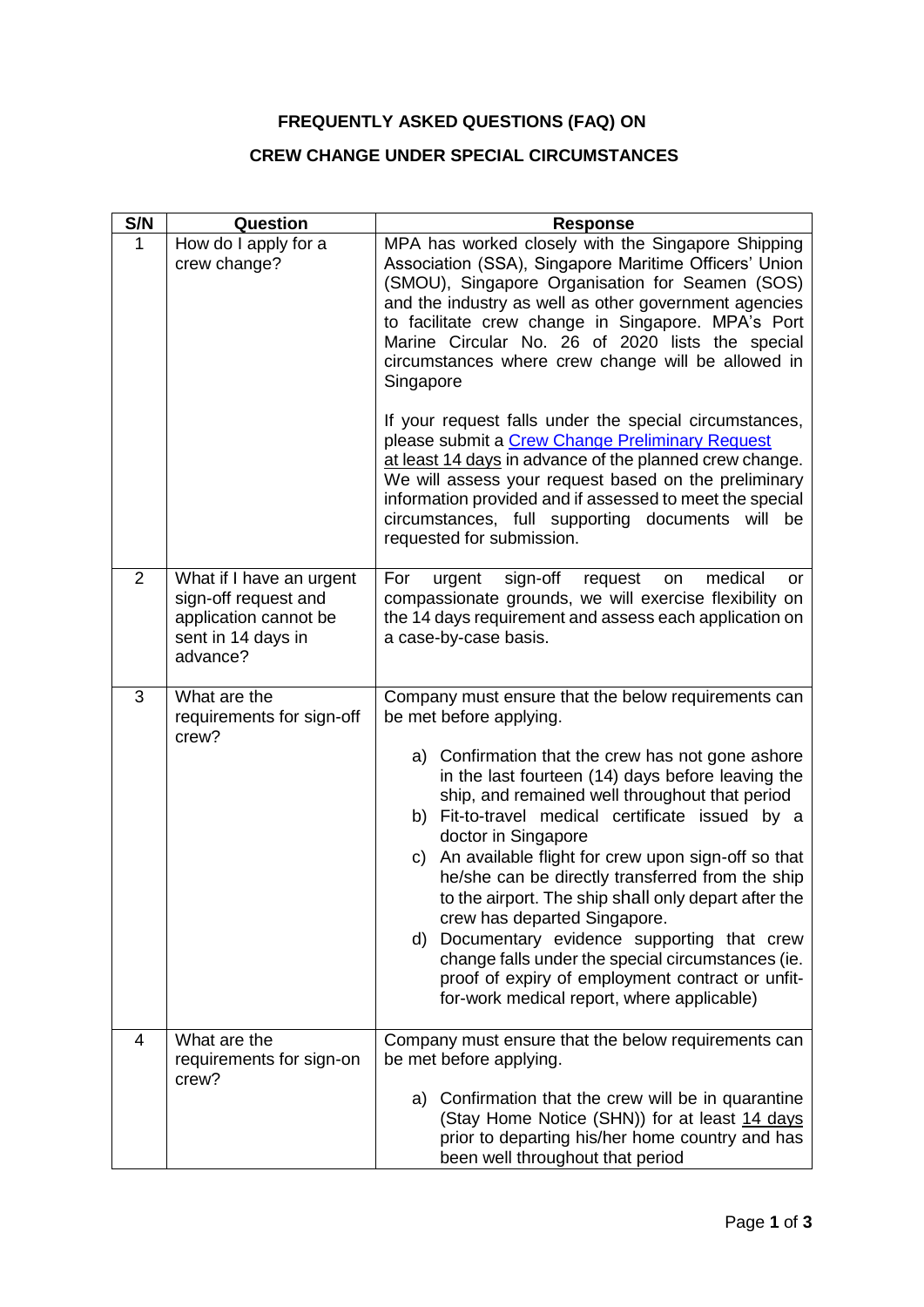| S/N            | Question                                                                                                                | <b>Response</b>                                                                                                                                                                                                                                                                                                                                                                                                                                                                                                                                                                                                                                                                                                              |
|----------------|-------------------------------------------------------------------------------------------------------------------------|------------------------------------------------------------------------------------------------------------------------------------------------------------------------------------------------------------------------------------------------------------------------------------------------------------------------------------------------------------------------------------------------------------------------------------------------------------------------------------------------------------------------------------------------------------------------------------------------------------------------------------------------------------------------------------------------------------------------------|
|                |                                                                                                                         | b) COVID-19 test (polymerase chain reaction<br>(PCR) type) with negative result at his/her home<br>country not more than 48 hours prior to his/her<br>departure flight<br>c) Fit-to-travel medical certificate issued by a<br>doctor at his/her home country not more than 24<br>hours prior to his/her departure flight<br>d) Ship shall be in Singapore prior to the crew's<br>arrival. The crew must be transferred directly<br>from the point of arrival in Singapore to the ship.                                                                                                                                                                                                                                       |
| 5              | What is the 14 days<br>quarantine requirements<br>for sign-on crew?                                                     | The signing on crew will have to serve 14-days Stay<br>Home Notice in accordance to MOH's "Health Advisory<br>for Persons Issued Stay-Home Notice" at his/her home<br>country prior to his/her departure flight. The Crew will<br>also have to take his/her temperature twice daily and<br>keep a record.<br>Company must ensure the crew's compliance according<br>to MOH's advisory", including periodical checks on the<br>crew during the SHN period.<br>Company shall, at the point of application, fill up the<br>Company Declaration for Stay Home Notice. This<br>declaration must be submitted to MPA along with other<br>supporting documents at a later stage after we have<br>assessed your preliminary request. |
| 6              | When should sign-on<br>crew commence their 14<br>days SHN?                                                              | The effective start date of SHN will be counted from the<br>date of application and submission of the Company<br>Declaration for Stay Home Notice.                                                                                                                                                                                                                                                                                                                                                                                                                                                                                                                                                                           |
| $\overline{7}$ | What kind of Covid-19<br>test is acceptable?                                                                            | We only accept polymerase chain reaction (PCR) type<br>COVID-19 test.                                                                                                                                                                                                                                                                                                                                                                                                                                                                                                                                                                                                                                                        |
| 8              | Can crew still sign-on if<br>they are not able to<br>obtain Covid-19 test<br>result 48 hours prior<br>flight departure? | We require all sign-on crew to be Covid-19 tested with<br>negative result not more than 48 hours from his/her<br>departure flight to Singapore.<br>This requirement is critical in ensuring that the crew are<br>well in their home country before flying to Singapore and<br>provide assurance to the ships that they are boarding.                                                                                                                                                                                                                                                                                                                                                                                         |
| 9              | Can crew wander ashore<br>while waiting for his/her<br>flight?                                                          | The crew must have an available flight upon sign-off so<br>that he/she can be directly transferred from the ship to<br>the airport. Crew is not allowed to wander ashore in<br>Singapore while waiting for flight. The ship will not be<br>allowed to depart Singapore until the sign-off crew has<br>departed Singapore<br>Likewise, for sign-on crew, ship must be in Singapore<br>prior to the crew's arrival. The crew must be transferred<br>directly from the point of arrival in Singapore to the ship.                                                                                                                                                                                                               |